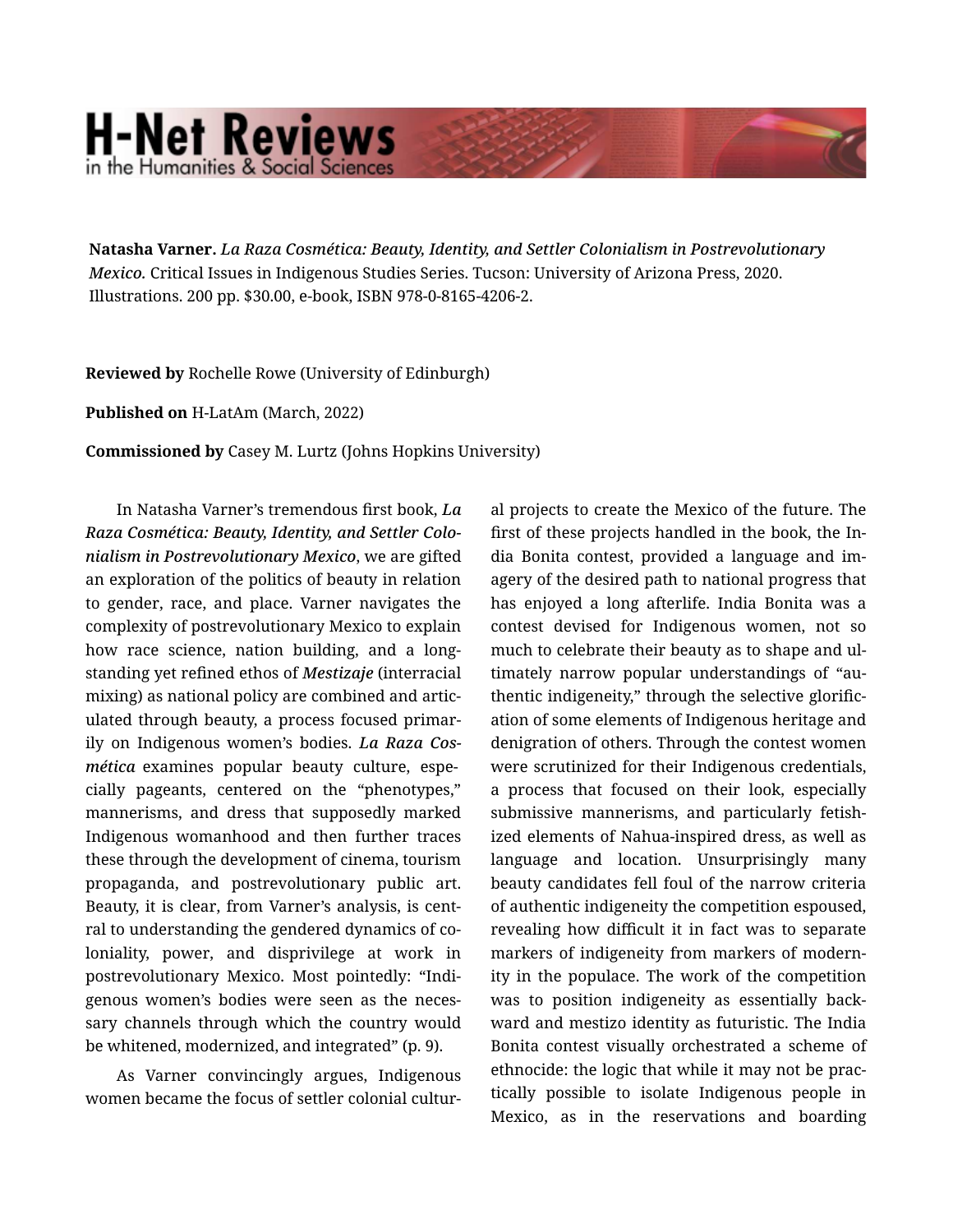schools of North America, Mestizaje was neverthe‐ less an incomplete project and Indigenous people should be "integrated to the point of disappear‐ ance" for the modern mestizo Mexican nation to emerge (p. 13).

Varner examines settler colonial identity pro‐ jects of beauty and urbanization as aligned pro‐ cesses brought to life through festivals and pa‐ geantry that staged the identity and history of the city. Through various fiestas and "peasant fest‐ ivals," city authorities engaged in social engineer‐ ing that centered on staging a palatable indi‐ geneity, often rehashing the India Bonita trope, while legitimizing urban sprawl and the encroach‐ ment of Indigenous lands.

*La Raza Cosmética* then traces how the logics of the India Bonita contest as a vehicle for nation making continued into the development of a ver‐ nacular cinema, which rapidly became a favorite of postrevolutionary leaders. In film roles de‐ signed to depict the "submission, suffering, and humility" of Indigenous women, they were typic‐ ally portrayed by light-skinned mestiza women "whose beauty conformed to European standards" (p. 82, 77). Cinema provided the opportunity to project a "romanticised, nonthreatening, feminine interpretation of Indigenous culture to national audiences" (p. 78).

In my reading of Varner's book, I was struck by the resonances with other processes at work in the region at this time and afterward, for instance, the process of projecting idealized Brown femin‐ ine identities to assert a modern nation that we see in the beauty competitions in Caribbean is‐ lands emerging from empire. Varner's study re‐ veals similarities and differences with how indi‐ geneity was imagined on the beauty stage and the marginal and highly specific roles reserved for dark-skinned Black and Indo-Caribbean women, when they appeared at all, in Jamaica, Barbados, Trinidad, and elsewhere. Beauty provides a lens to examine how appropriation and erasure are en‐ acted in nation building. In Varner's work, the light-skinned mestizo actors who were preferred to depict Indigenous women in cinema, used skindarkening pigment, specific hairstyling, and cos‐ tume to give the appearance of "authentic" indigeneity.

Nowhere perhaps is this appropriation and erasure of indigeneity more in evidence than in Varner's telling of the life and works of Doña Luz Jiménez: artist, educator, and model. Jiménez has been named the "most painted woman in Mexico" as a result of her work as a model and muse to the "nation's great postrevolutionary artists" (p. 122). As Varner's reexamination of her life reveals, Jiménez was in fact a collaborator and educator to such artists; they depended on her for their know‐ ledge of language and culture but failed to ac‐ knowledge her role as a collaborator in their art‐ work or to pay her sufficiently well. As Varner de‐ scribes, this illustrates many of the inherent con‐ tradictions of a cultural revolution that "circled obsessively around the question ... of the nation's so-called Indian Problem" but barred Indigenous voices from nation making (p. 124). Many grew successful from Jiménez's knowledge, while she lived in precarious poverty, supporting her family through a variety of supplementary jobs.

*La Raza Cosmética* demonstrates that gendered, racialized constructs of beauty can be central to our understanding of coloniality, power, and disprivilege, and the author reveals how these processes continue to shape lives. Varner's work stands as an important contribution to the genre of feminist cultural histories of beauty and gender, indigeneity, settler colonialism, and urb‐ anization.